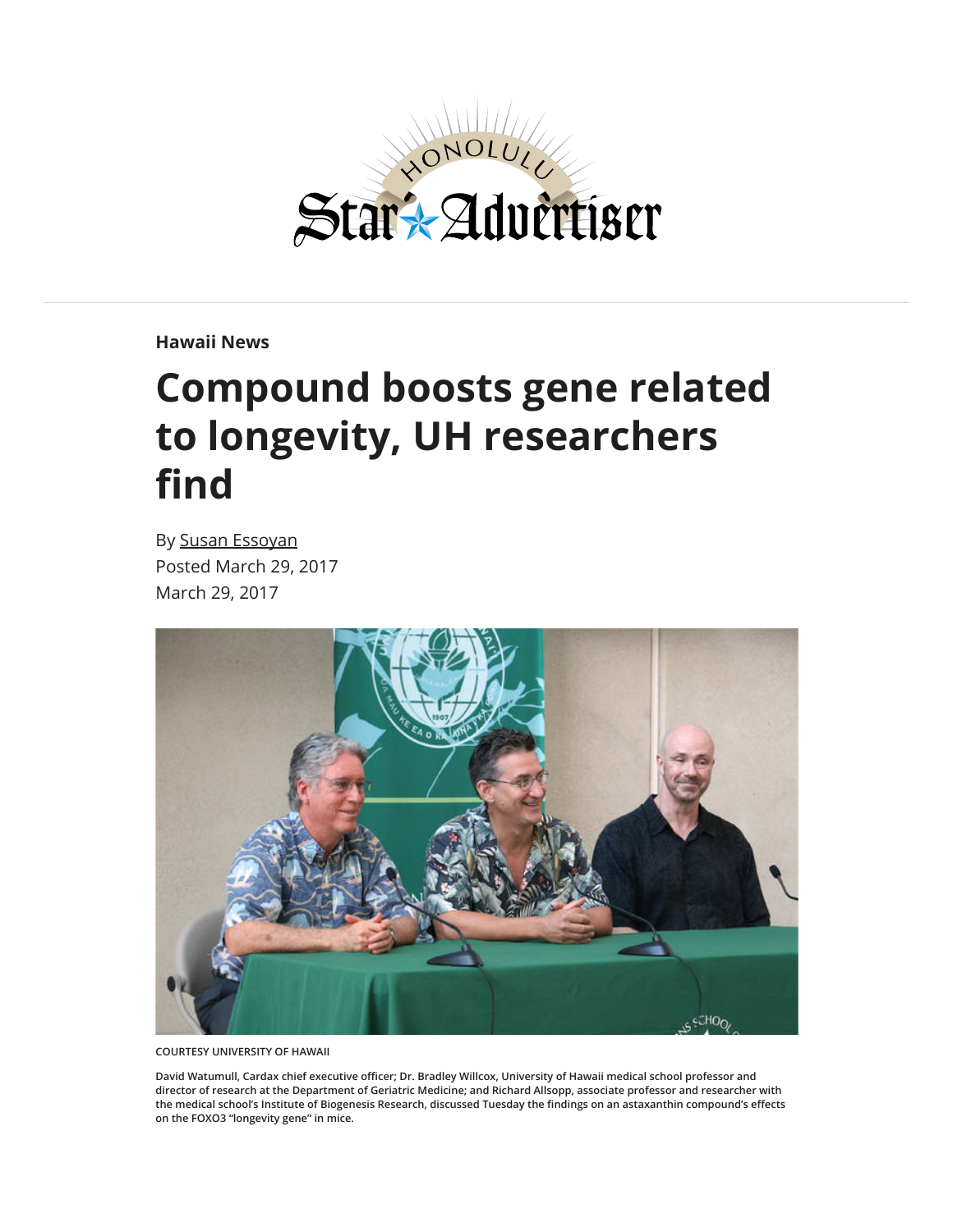A gene associated with longevity shifted into high gear in mice fed a diet rich in astaxanthin, a pigment and antioxidant, holding out promise of a possible anti-aging therapy for humans, University of Hawaii medical school researchers announced Tuesday.

The preliminary study, the first of its kind in mammals, examined the impact of an astaxanthin compound on a gene known as FOXO3 which has been shown to contribute to longer, healthier lives in humans.

"We wanted to know, does it activate the gene, does the gene express more proteins?" Dr. Bradley Willcox, professor and director of research at the Department of Geriatric Medicine, said at a news conference. "It turns out there was a pretty powerful effect on the gene.

"So we think that this astaxanthin compound has very promising possibilities for a medicine or a neutraceutical for healthy aging," he said.

The compound, astaxanthin CDX-085, was provided by Cardax Inc., a life sciences company based in Honolulu. It is not yet on the market, but the company sells a firstgeneration, less concentrated version known as ZanthoSyn.

Astaxanthin is a carotenoid compound found in many marine organisms including microalgae, salmon and lobster, and gives them their color. In human studies it has been shown to reduce inflammation and improve cholesterol levels.

The UH study revealed a significant effect on mouse heart tissues after just two weeks of dosing the mice, some at a low level and others at the higher dose.

"We found a nearly 90 percent increase in the activation of the FOXO3 'longevity gene' in the mice fed the higher dose of the astaxanthin compound CDX-085," said Dr. Richard Allsopp, associate professor and researcher with the medical school's Institute of Biogenesis Research.

The scientists hope to conduct more experiments and compile more data before seeking journal publication of their results, he said.

The researchers would like to examine the impact of astaxanthin on other mice tissues, such as the brain, liver and muscle. They also want to know whether it actually extends the life span of the mice, which normally live about 2-1/2 years, Allsopp said.

Scientists could also assess whether astaxanthin activates the FOXO3 gene in humans. And a clinical trial could gauge whether the supplement improves cognitive function in people with early dementia.